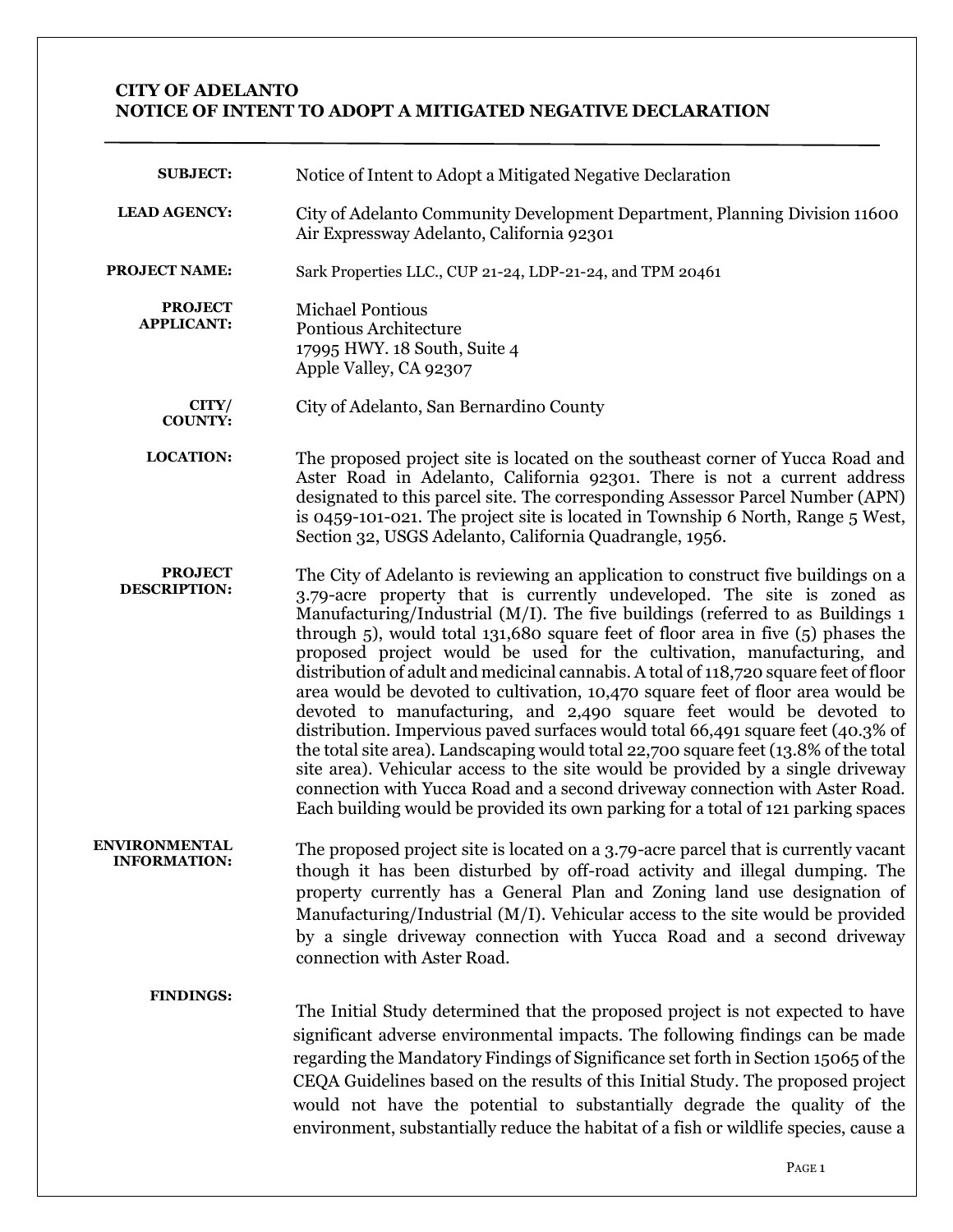fish or wildlife population to drop below self-sustaining levels, threaten to eliminate a plant or animal community, substantially reduce the number or restrict the range of an endangered, rare or threatened species or eliminate important examples of the major periods of California history or prehistory. The proposed project would not have impacts that are individually limited, but cumulatively considerable. The proposed project *would not* have environmental effects which will cause substantially adverse effects on human beings, either directly or indirectly.

**PUBLIC REVIEW AND COMMENT:** The City of Adelanto invites you to comment on the Initial Study/ Mitigated Negative Declaration. The public review period begins June 16, 2022 and ends on July 15, 2022. Written comments must be received at the City of Adelanto Community Development Department, Planning Division located at 11600 Air Expressway, Adelanto, California 92301. Attention: James Hirsch, Contract Planner or via email at [JHirsh@ci.adelanto.ca.us](mailto:JHirsh@ci.adelanto.ca.us) by 5:30 PM on July 15, 2022. Copies of the Initial Study and Mitigated Negative Declaration will be available for public review at the following locations:

> City of Adelanto Community Development Department, Planning Division 11600 Air Expressway Adelanto, California 92301

Copies of the IS/MND can also be found online at: https:/[/www.ci.adelanto.ca.us/201/Planning-Division.](http://www.ci.adelanto.ca.us/201/Planning-Division)

James Hirsh contact number with the City is (760) 246-2300 Ext: 11190.

 $\overline{a}$ 

James Hirsh Date: June 16, 2022

Figure 1: Citywide